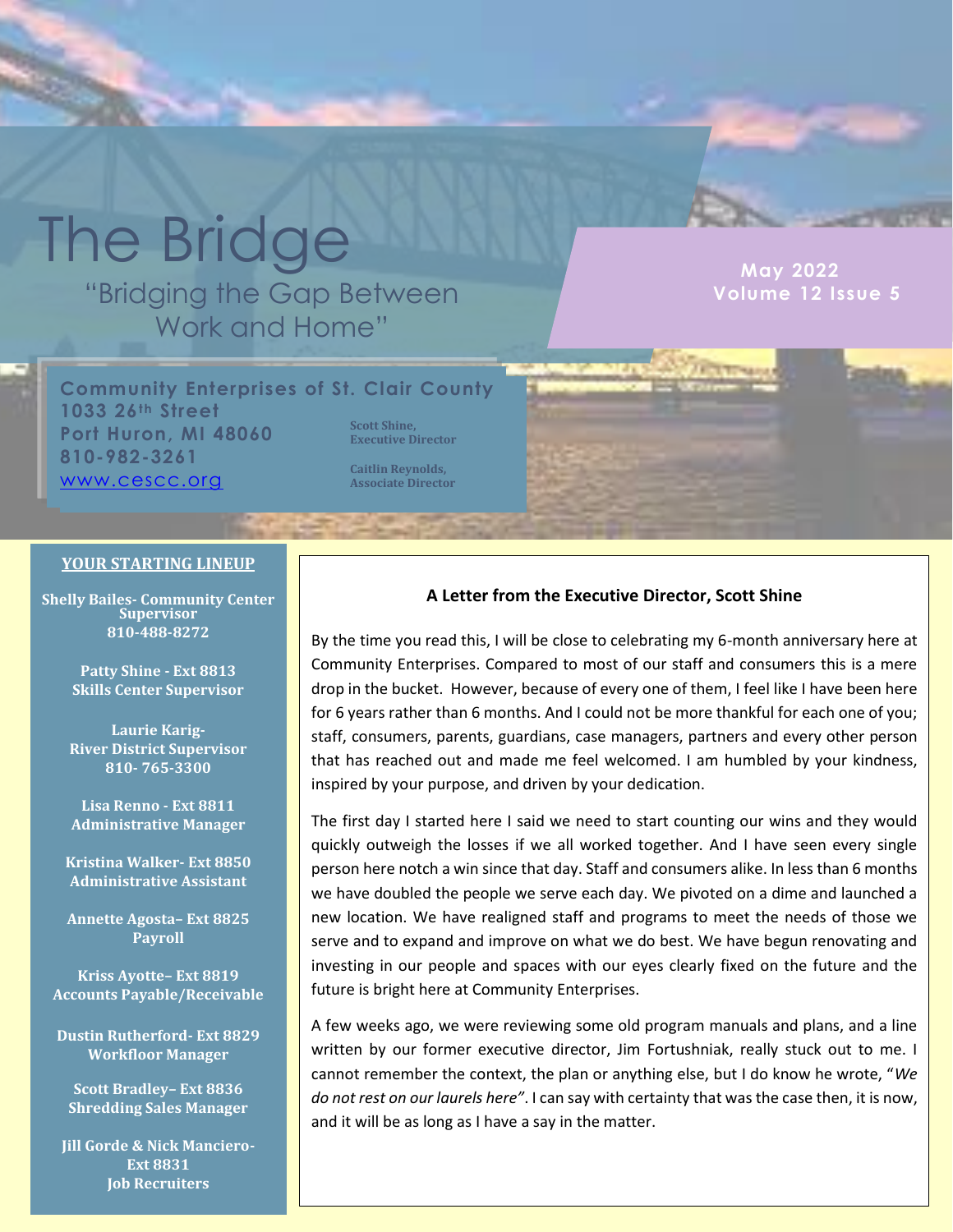#### **It's Spring-Cleaning Time for BWSS**

It's been another busy month for Blue Water Secure Shredding! Scheduled purge pickups continue to increase. Our drivers went out on runs in April with both trucks on a scheduled purge and brought back 10,196 pounds. Our hats off to our fantastic drivers, Mike and Greg.

BWSS would like to welcome Hope Surgical Clinic and Xtreme Powerline Construction to our list of monthly shredding customers. We thank you for your business and look forward to serving you!

If you or anyone you know has paper they need destroyed, you can drop it off to be securely shredded. Our shredding hours are Monday- Friday 8:00 a.m. to 3:00 p.m. The cost for paper shredding is .35 per pound for walk-ins. If you have a large amount, please call to schedule an appointment.

Questions? Please call Scott Bradley, Sales Manager for Blue Water Secure Shredding at 810-990-8836.



#### **River District Tries Out Woodworking**







Thanks to Mr. Tucker, a long-time supporter of our River District program, some of our crew tried their hand at wood working and helped prepare pallets for some projects. Pictured is Bob Mullennex (left) and Jason Bellhorn (right) using an air powered staple gun to fasten the pallet slats together. Pictured in the center is Bob, Jason, Ken Jock and Mr. Tucker discussing the next steps. Below, Bob holds the finished project which will be used to make some holiday décor. Great job crew! We can't wait to use them!



Please remember as the weather gets warmer, it is important for everyone to wear sunscreen when out and about. Please make sure that your individual(s) has a Standing Medication Order on file at Community Enterprises. Thank you for your cooperation!



CESCC will be closed on Monday, May 30, 2022, for Memorial Day.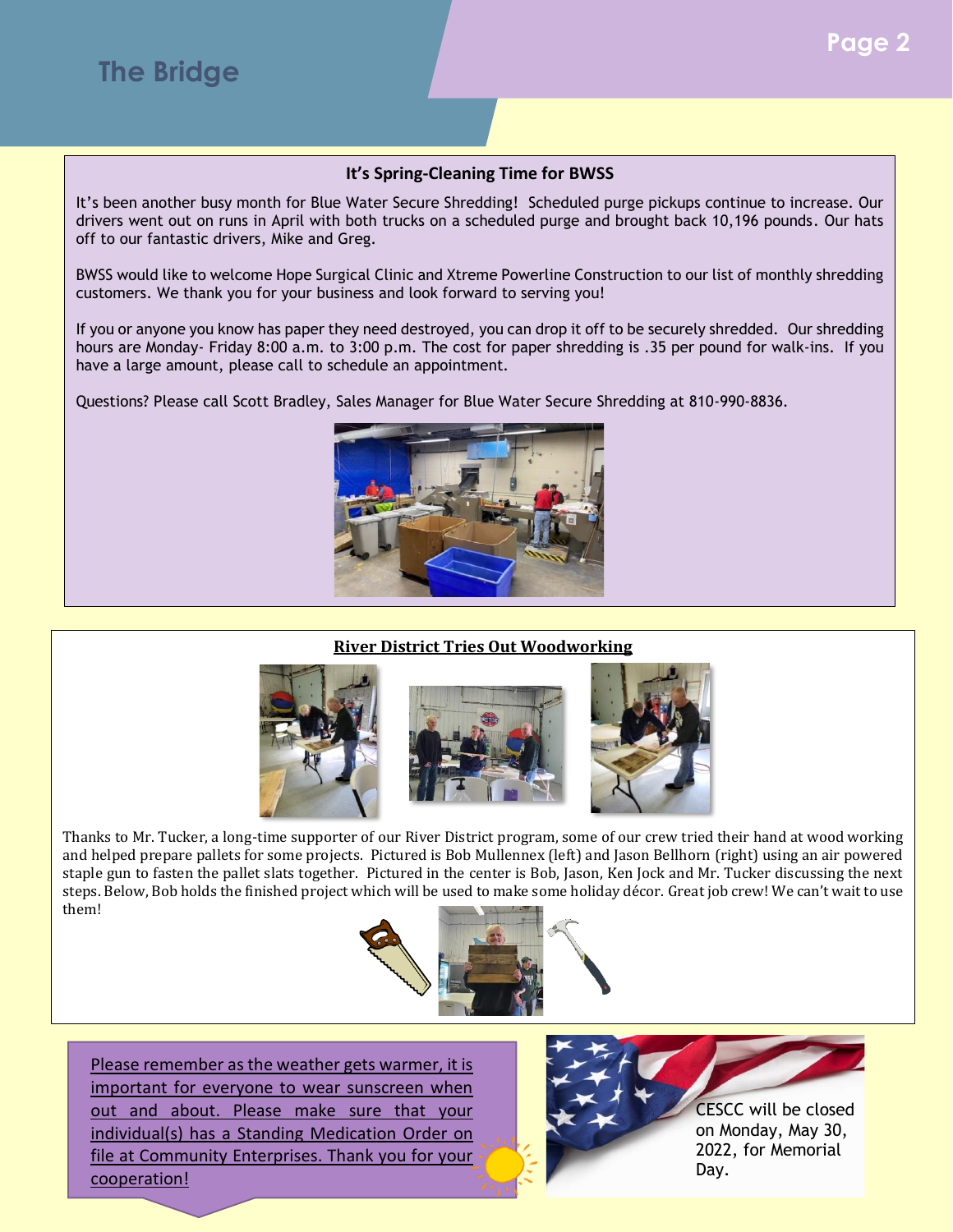## **The Bridge**

#### **Winning with Weinert** *By Nick Manciero*



Break out the confetti, because it's time to celebrate one of the hardest working people in the Blue Water Area! Mr. Mike Weinert has been working at the McDonalds in the shadow of the Blue Water Bridge for just over a year now, and we are proud to say that he is still going strong. Always smiling, Mike helps keep the pace during the busy lunch rush, but there's more to Mike than amazing burgers and perfect fries.

When I first met Mike, he was eager to show me his skills with calendars and dates. Seconds after asking my birthday, he was able to tell me what day of the week I was born on…without using a smartphone or computer. This was quickly followed by a list of the days my birthday will fall on all the way until 2031! He showed me that Thanksgiving will always fall between the 22<sup>nd</sup> and 28<sup>th</sup> of November, and thanks to Mike, I now know when all the leap years will occur until 2048.

Mike also loves to create confetti for different occasions, which is a calming and unique hobby. His latest confetti creation showcased strips of bright green paper serving as Easter grass, mixed with white strips featuring his name and Easter greetings in different ink colors, making a fantastic bed for a carefully chosen selection of delicious candy.

No stranger to the outdoors, Mike was outside on his bike as soon as the weather got warm. His latest adventure had him cruising along the banks of the Black River, taking a few pictures of scenery that show the dull greys and browns of Winter giving way to the greens and yellows of Spring. Mike had also taken a well-deserved vacation a few months ago and was excited to show off pictures of him enjoying the sunny waters of Florida in a kayak.

When asked what his favorite part about working at McDonald's was, he explained how much he loved working the fryers, and keeping everything flowing. It is this attitude that has made Mike an important part of the McDonald's team. His coworkers know they can rely on him to do a great job, helping out wherever he is needed, which strengthens the crew. This location seems to have better food than the others, and I'm betting Mike is the reason for that.

Personally, I am looking forward to spending many more years with Mike and watching as he continues to grow as a happy and thoughtful individual. It's the honest truth that whenever I get to visit Mike, he puts a smile on my face, and I'm sure I'm not the only person who says that. His positive, fun-loving personality is infectious, and it seems to me that there's a lot we can all learn from him.

Keep on winning, Weinert!